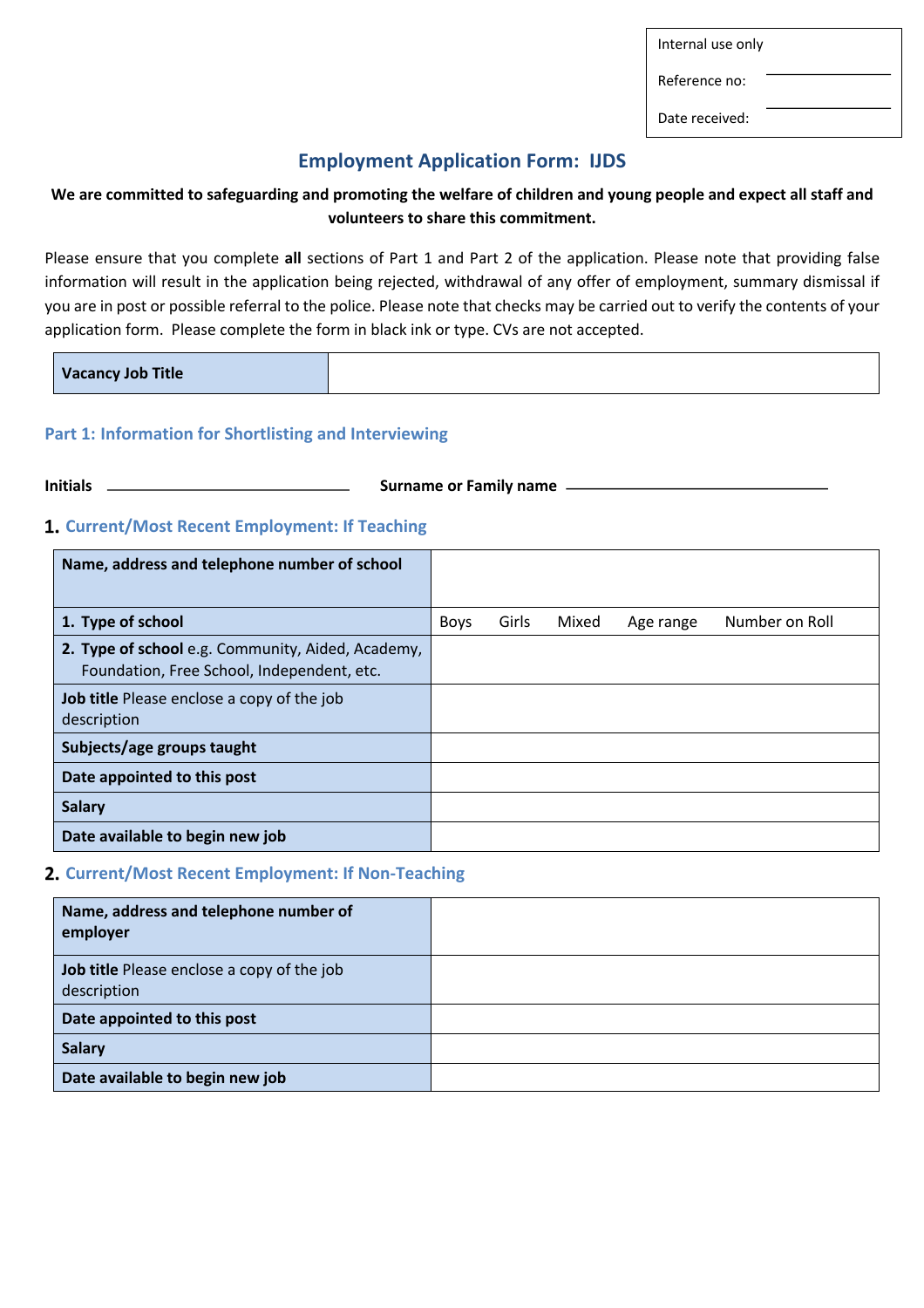## **Full Chronological History**

Please provide a full history in date order, most recent first, since leaving secondary education, including periods of any post-secondary education/training, and part-time and voluntary work as well as full time employment, with start and end dates, explanations for periods not in employment or education/training, and reasons for leaving employment.

| Job title  | Name and address of school, | <b>Number on</b>         | F/T | <b>Dates</b> | (DD/MM/YYYY) | Reason  |
|------------|-----------------------------|--------------------------|-----|--------------|--------------|---------|
| or positon | other employer, or          | roll and                 | or  | From         | To           | for     |
|            | description of activity     | type of                  | P/T |              |              | leaving |
|            |                             | school, if<br>applicable |     |              |              |         |
|            |                             |                          |     |              |              |         |
|            |                             |                          |     |              |              |         |
|            |                             |                          |     |              |              |         |
|            |                             |                          |     |              |              |         |
|            |                             |                          |     |              |              |         |
|            |                             |                          |     |              |              |         |
|            |                             |                          |     |              |              |         |
|            |                             |                          |     |              |              |         |
|            |                             |                          |     |              |              |         |
|            |                             |                          |     |              |              |         |
|            |                             |                          |     |              |              |         |
|            |                             |                          |     |              |              |         |
|            |                             |                          |     |              |              |         |
|            |                             |                          |     |              |              |         |
|            |                             |                          |     |              |              |         |
|            |                             |                          |     |              |              |         |
|            |                             |                          |     |              |              |         |
|            |                             |                          |     |              |              |         |
|            |                             |                          |     |              |              |         |
|            |                             |                          |     |              |              |         |
|            |                             |                          |     |              |              |         |
|            |                             |                          |     |              |              |         |
|            |                             |                          |     |              |              |         |
|            |                             |                          |     |              |              |         |
|            |                             |                          |     |              |              |         |
|            |                             |                          |     |              |              |         |
|            |                             |                          |     |              |              |         |
|            |                             |                          |     |              |              |         |
|            |                             |                          |     |              |              |         |
|            |                             |                          |     |              |              |         |
|            |                             |                          |     |              |              |         |
|            |                             |                          |     |              |              |         |
|            |                             |                          |     |              |              |         |

Please enclose a continuation sheet if necessary.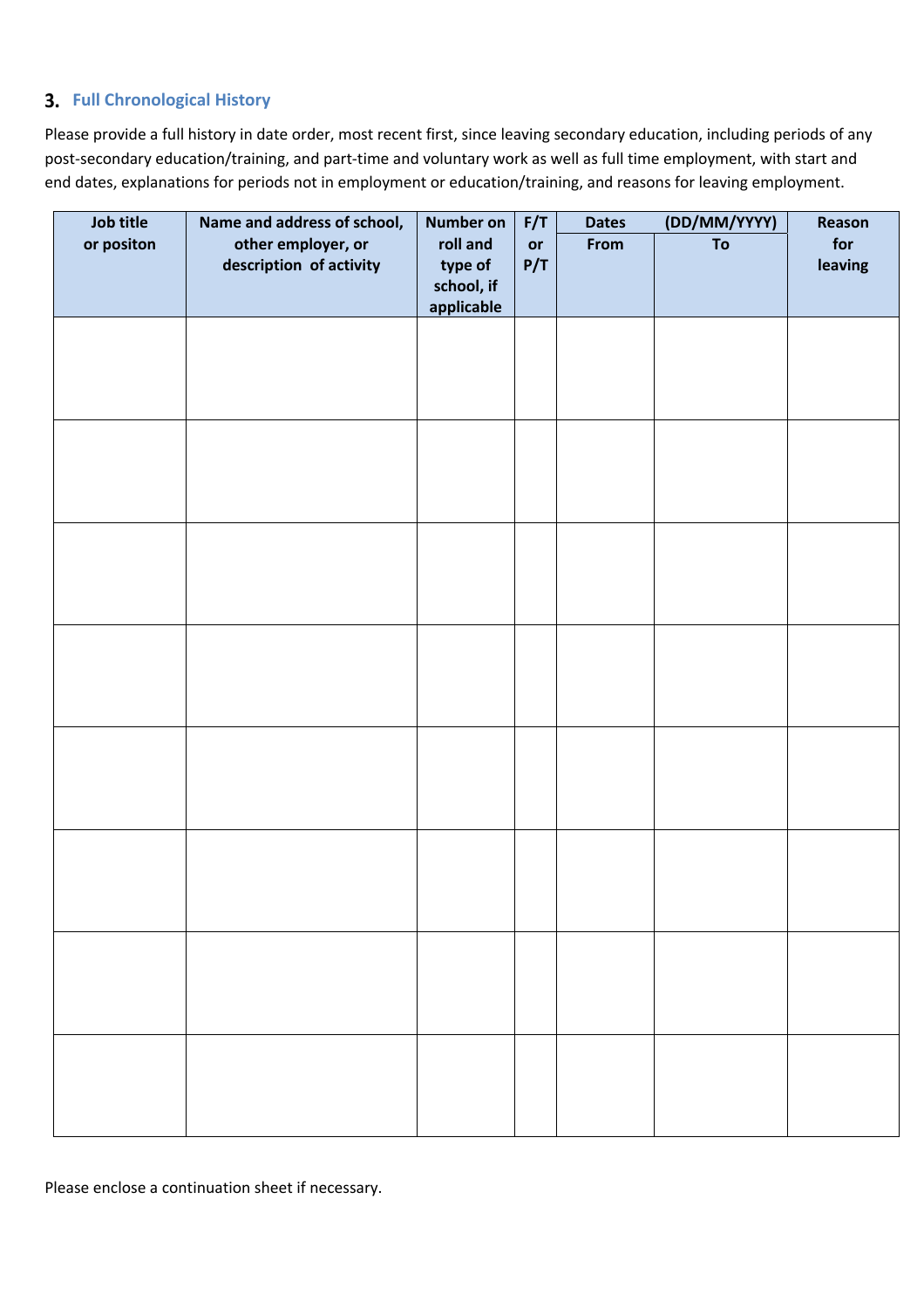# **4. Secondary Education and Qualifications**

| Name of school/college | From | To | <b>Qualifications gained</b><br>with date |
|------------------------|------|----|-------------------------------------------|
|                        |      |    |                                           |
|                        |      |    |                                           |
|                        |      |    |                                           |
|                        |      |    |                                           |
|                        |      |    |                                           |
|                        |      |    |                                           |
|                        |      |    |                                           |
|                        |      |    |                                           |
|                        |      |    |                                           |

# **5.** Higher Education

| Name and address of<br>university, college and/or<br>university education<br>department | <b>Dates</b><br>To<br>From | <b>Full or</b><br>part-time | Courses/subjects<br>taken and passed | Date of<br>examination<br>and<br>qualifications<br>obtained | Age<br>groups<br>for<br>which<br>trained |
|-----------------------------------------------------------------------------------------|----------------------------|-----------------------------|--------------------------------------|-------------------------------------------------------------|------------------------------------------|
|                                                                                         |                            |                             |                                      |                                                             |                                          |
|                                                                                         |                            |                             |                                      |                                                             |                                          |
|                                                                                         |                            |                             |                                      |                                                             |                                          |
|                                                                                         |                            |                             |                                      |                                                             |                                          |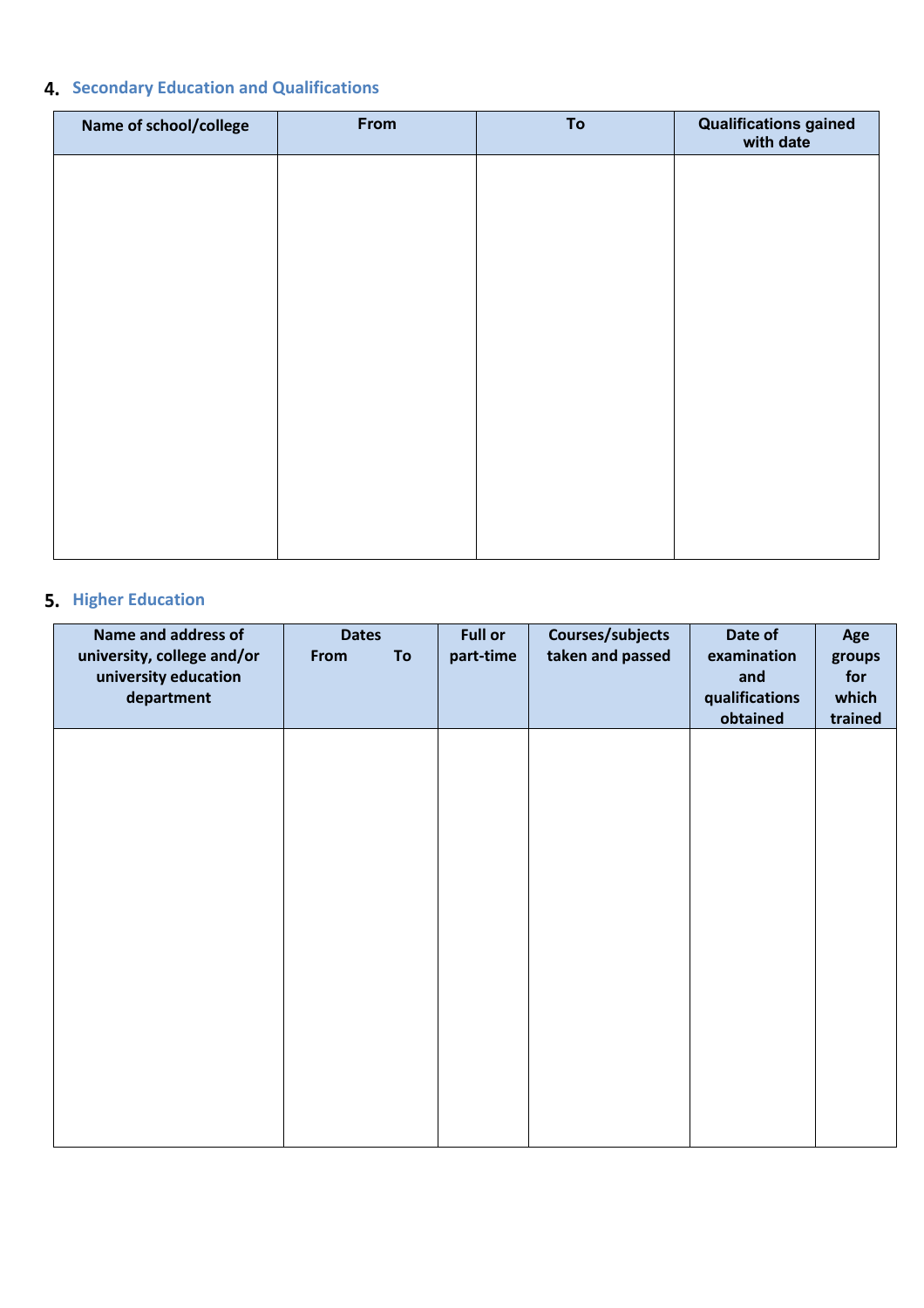## **Professional Courses Attended in role.**

Please list relevant courses attended in the past 3 years.

| Subject | <b>Organising body</b> | Date(s) | <b>Duration</b> |
|---------|------------------------|---------|-----------------|
|         |                        |         |                 |
|         |                        |         |                 |
|         |                        |         |                 |
|         |                        |         |                 |
|         |                        |         |                 |
|         |                        |         |                 |
|         |                        |         |                 |
|         |                        |         |                 |
|         |                        |         |                 |
|         |                        |         |                 |
|         |                        |         |                 |
|         |                        |         |                 |
|         |                        |         |                 |

# **Other Relevant Experience, Interests and Skills**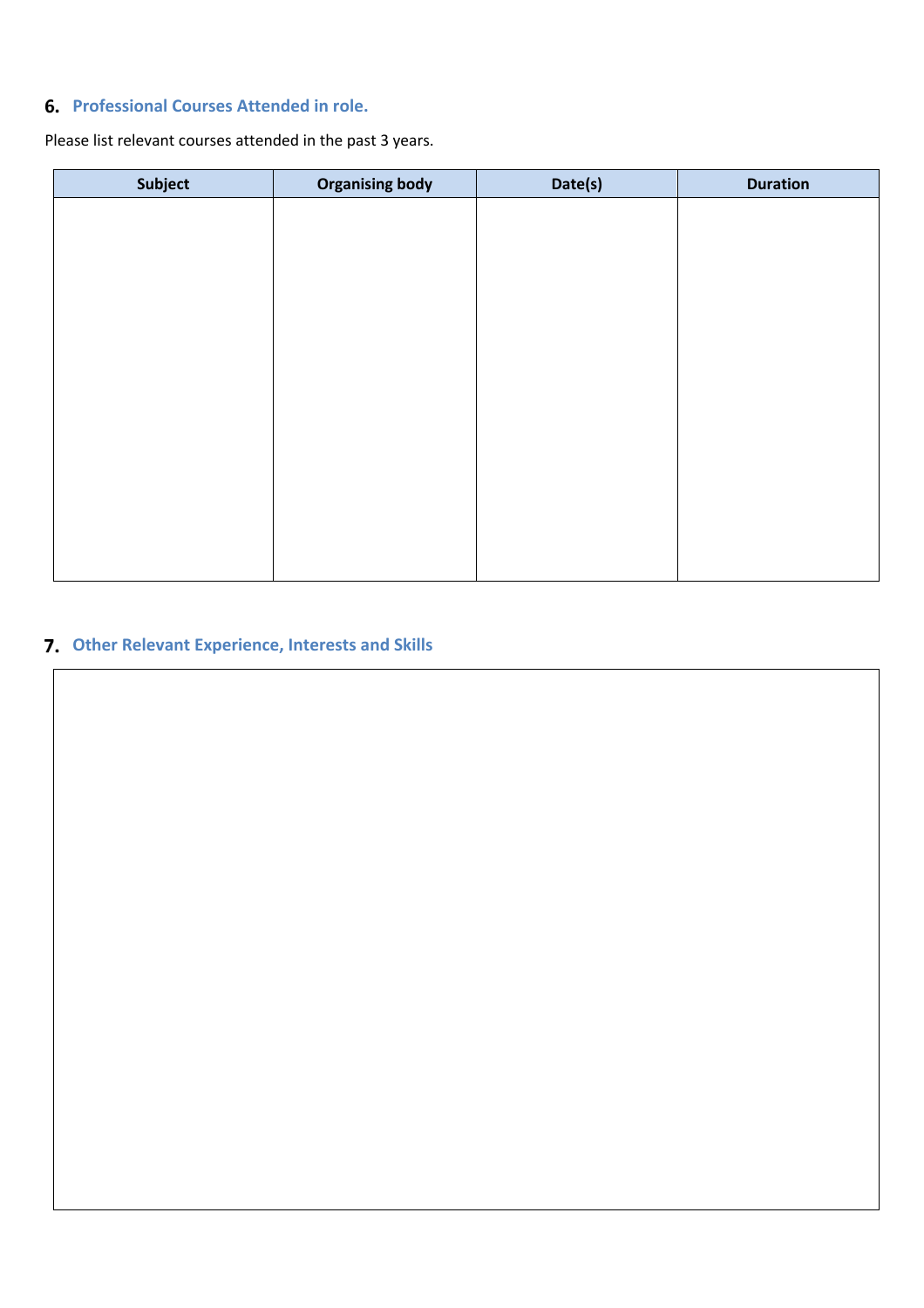## **Personal Statement**

Please complete this section, with reference to the job description, addressing each section and your suitability. Continue on a separate page if necessary.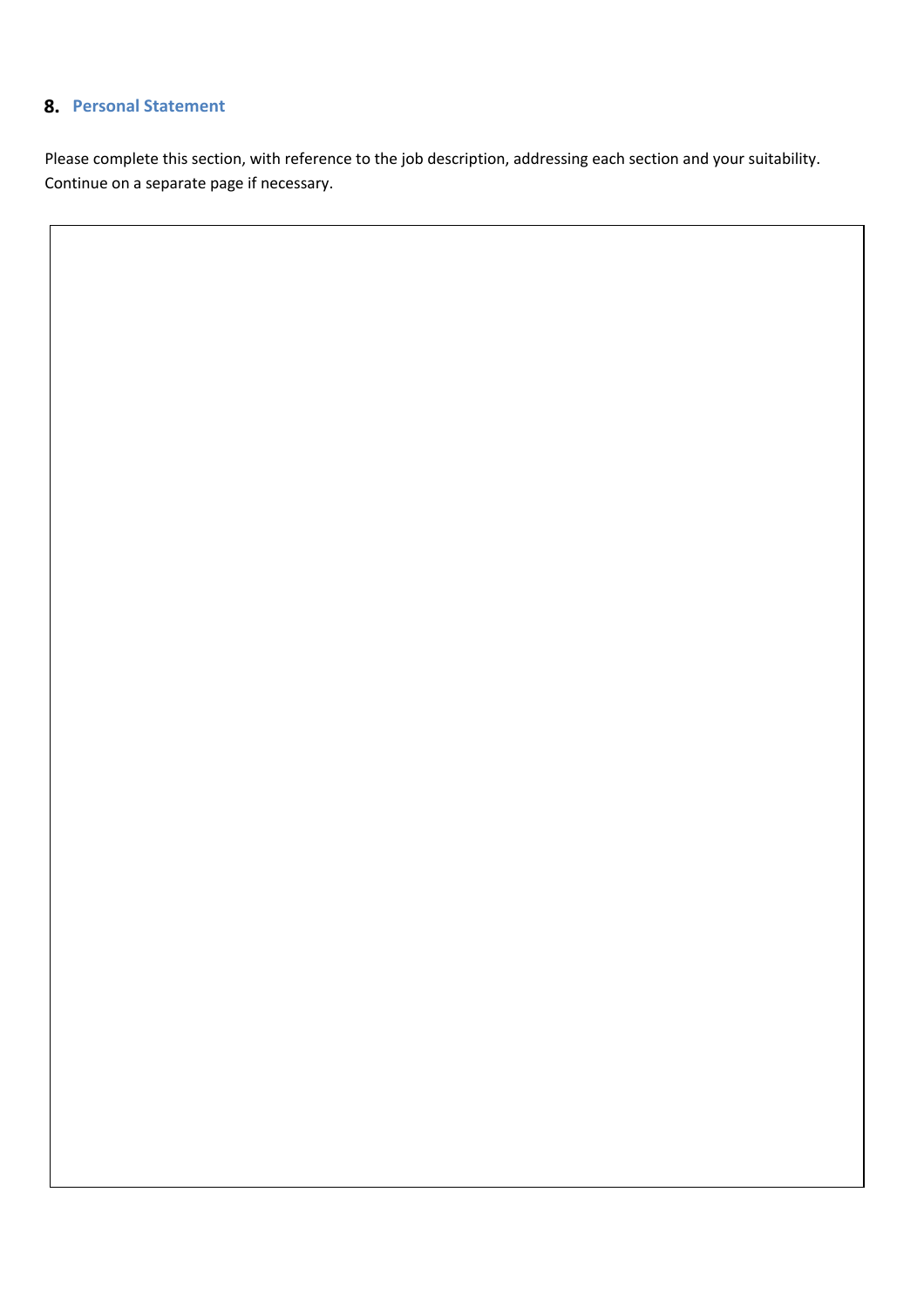#### **9.** Referees

Please provide details of two people to whom reference may be made. The first referee should normally be your present or most recent Headteacher or equivalent person. If you are not currently working with children please provide a referee from your most recent employment involving children. Referees will be asked about disciplinary offences relating to children, which may include any in which the penalty is "time expired" and whether you have been the subject of any child protection concerns, and if so, the outcome of any enquiry or disciplinary procedure. References will not be accepted from relatives or from people writing solely in the capacity of friends.

#### **First Referee**

| <b>Title and name</b>            |  |
|----------------------------------|--|
| <b>Address and post code</b>     |  |
|                                  |  |
|                                  |  |
| Telephone number                 |  |
| <b>Email address</b>             |  |
| Job title                        |  |
| <b>Relationship to applicant</b> |  |

#### **Second Referee**

| <b>Title and name</b>            |  |
|----------------------------------|--|
| <b>Address and post code</b>     |  |
|                                  |  |
|                                  |  |
| Telephone number                 |  |
| <b>Email address</b>             |  |
| Job title                        |  |
| <b>Relationship to applicant</b> |  |

**It is normal practice to take up references on shortlisted candidates prior to interview.** This is in line with the most recent version of Keeping Children Safe in Education statutory guidance.

Please indicate whether you give your consent for references to be requested before interview, by ticking the appropriate boxes below.

| Reference 1: Yes |  | No |  |
|------------------|--|----|--|
| Reference 2: Yes |  | No |  |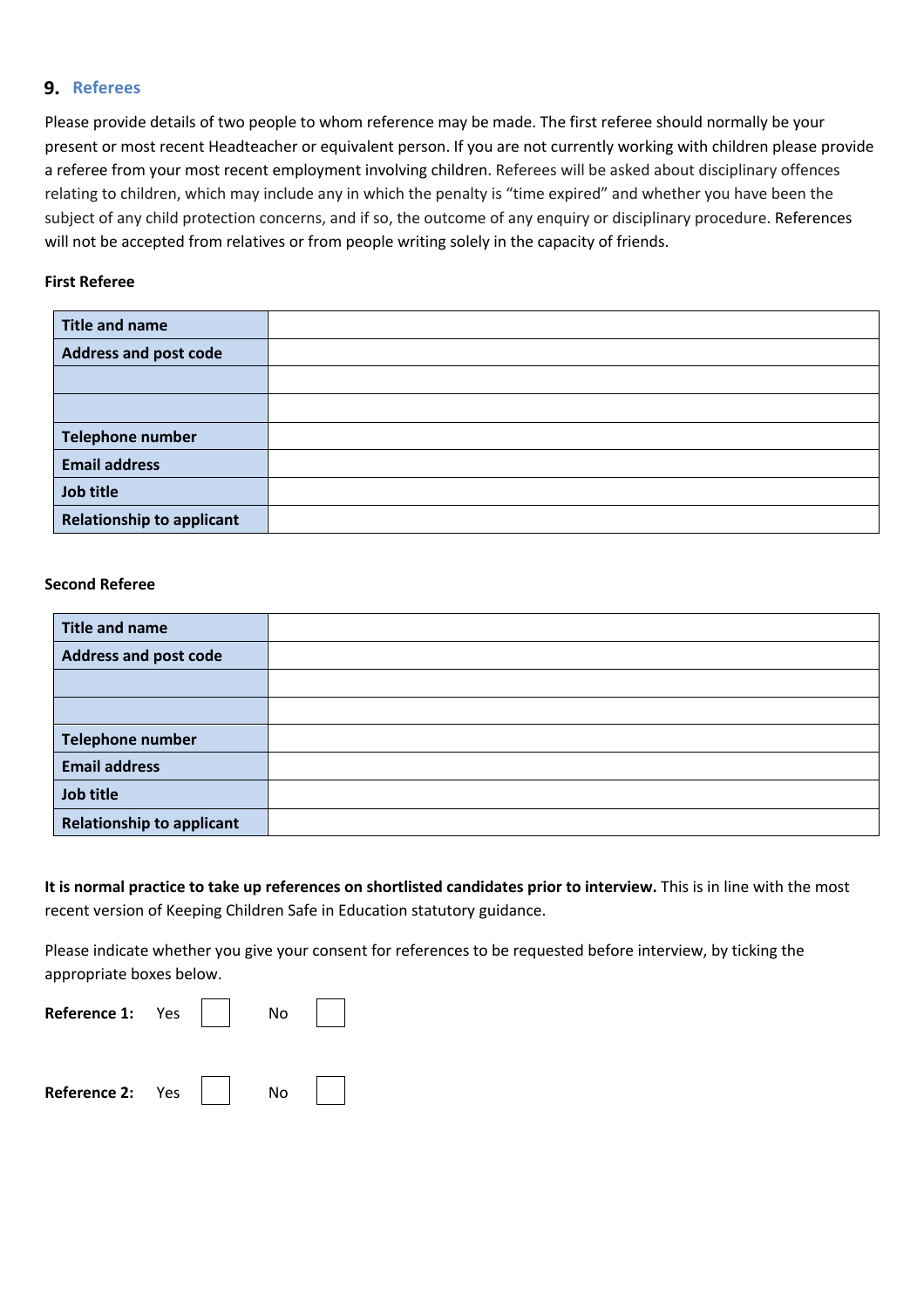#### **Part 2**

This section will be separated from Part 1 on receipt. Relevant responses may be verified prior to shortlisting and/or used for administration purposes but will not then be used for selection purposes. If you are called to interview you may be asked about the answers you have given to questions 14 to 19 if relevant to the job.

## **10. Personal Information**

| 1. Surname or family name                                                                           |                                                                                                                   |
|-----------------------------------------------------------------------------------------------------|-------------------------------------------------------------------------------------------------------------------|
| All previous surnames<br>2.                                                                         |                                                                                                                   |
| <b>All forenames</b><br>З.                                                                          |                                                                                                                   |
| <b>Title</b><br>4.                                                                                  |                                                                                                                   |
| <b>Current address</b><br>5.                                                                        |                                                                                                                   |
|                                                                                                     |                                                                                                                   |
| Postcode<br>6.                                                                                      |                                                                                                                   |
| <b>Resident at this address since</b><br>7.                                                         |                                                                                                                   |
| Home telephone number<br>8.                                                                         |                                                                                                                   |
| Mobile telephone number<br>9.                                                                       |                                                                                                                   |
| 10. Date of birth                                                                                   |                                                                                                                   |
| 11. Email address                                                                                   |                                                                                                                   |
| 12. DfE reference number                                                                            |                                                                                                                   |
| 13. National Insurance Number                                                                       |                                                                                                                   |
|                                                                                                     |                                                                                                                   |
| 14. Do you have a current full driving licence?                                                     | <b>Yes</b><br><b>No</b>                                                                                           |
| 15. Did you qualify as a teacher after May 1999?                                                    | <b>Yes</b><br><b>No</b>                                                                                           |
|                                                                                                     | If Yes, in which school was induction completed?                                                                  |
|                                                                                                     |                                                                                                                   |
|                                                                                                     |                                                                                                                   |
| 16. Have you ever been subject to a child protection<br>investigation by your employer or any other | <b>No</b><br><b>Yes</b>                                                                                           |
| organisation?                                                                                       | If YES please state separately under confidential cover<br>the circumstances and the outcome including any orders |
|                                                                                                     | or conditions. This will not be opened unless you are                                                             |
|                                                                                                     | called to interview.                                                                                              |
| 17. Do you require sponsorship (previously a work<br>permit)?                                       | No<br>Yes<br>If YES please provide details under separate cover.                                                  |
| 18. Are you related to or have a close personal                                                     | Yes<br>No                                                                                                         |
| relationship with any pupil, employee, or                                                           | If YES give details separately under confidential cover.                                                          |
| governor?                                                                                           | This will not be opened unless you are called to<br>interview.                                                    |
| 19. Are there any special arrangements which we                                                     | No<br>Yes                                                                                                         |
| can make for you if you are called for an<br>interview and/or work based assessment?                | If Yes please specify, (e.g. ground floor venue, sign                                                             |
|                                                                                                     | language, interpreter, audiotape etc).                                                                            |
|                                                                                                     |                                                                                                                   |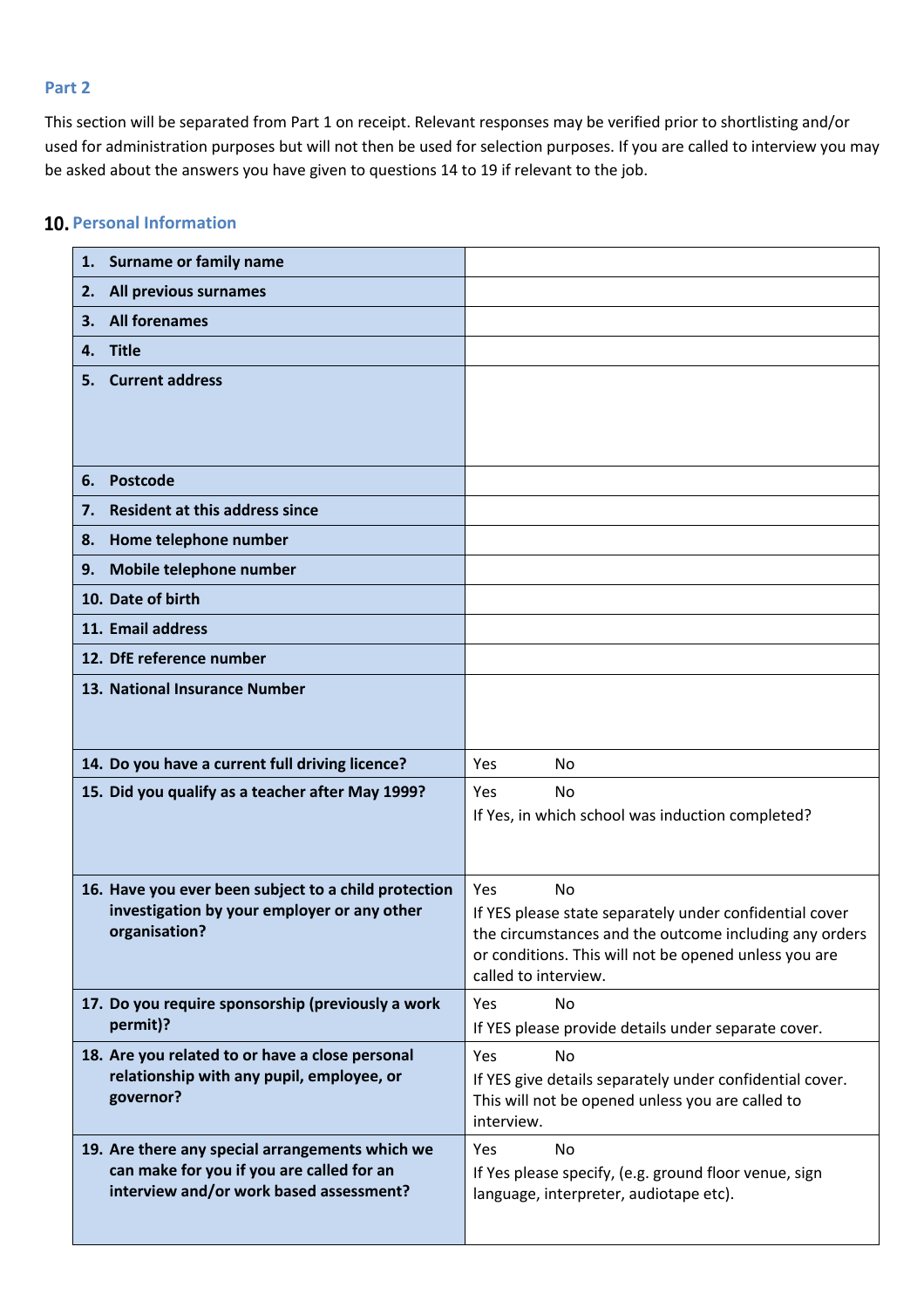## **Compulsory Declaration of any Convictions, Cautions or Reprimands, Warnings or Bind-overs**

If you are shortlisted you will be required to complete a "Disclosure of Criminal Record" form and bring the completed form to interview. If the job involves contact with children up to age 8 you will also be required to make a Disqualification Declaration. The information you give will be treated as strictly confidential. Disclosure of a conviction, caution, bind-over order, warning or reprimand will not automatically disqualify you from consideration. Any offence will only be taken into consideration if it is one which would make you unsuitable for the type of work you are applying for. However, offences relating to children may make you unsuitable since this is a "regulated position" under the Under the Criminal Justice & Courts Services Act 2000.

## **12. Prohibition from Teaching**

In accordance with the requirements of The School Staffing (England) (Amendment) Regulations 2013, any future appointment is subject to a check with the Department for Education to ensure that you are not subject to a prohibition order or an interim prohibition order.

## **13. Data Protection Act 1998**

The information collected on this form will be used in compliance with the Data Protection Act 1998. By supplying information, you are giving your consent to the information being processed for all employment purposes as defined in the Data Protection Act 1998. The information may be disclosed, as appropriate, to the governors, to Occupational Health, to the Teachers Pensions Agency, to the Department for Education, to pension, payroll and personnel providers and relevant statutory bodies. This form will be kept strictly confidential but may be photocopied and may be transmitted electronically for use by those entitled to see the information as part of the recruitment process. When the recruitment process is completed, the form will be stored for a maximum of six months then destroyed. If you are employed as a result of this recruitment process then this application form will be retained as part of your personnel record.

### 14. Notes

- (a) Under the Criminal Justice & Courts Services Act 2000 it is an offence for an individual who has been disqualified from working with children to knowingly apply for, offer to do, accept, or do any work in a 'regulated position'. The position you are applying for is a "regulated position".
- (b)Canvassing, directly or indirectly, an employee or governor will disqualify the application.
- (c) Candidates recommended for appointment will be required to provide a satisfactory Enhanced DBS certificate and complete a pre-employment medical questionnaire and may be required to undergo a medical examination.
- (d) This organisation is under a duty to protect the public funds it administers, and to this end may use the information you have provided on this form for the prevention and detection of fraud. It may also share this information with other bodies responsible for auditing or administering public funds for these purposes.